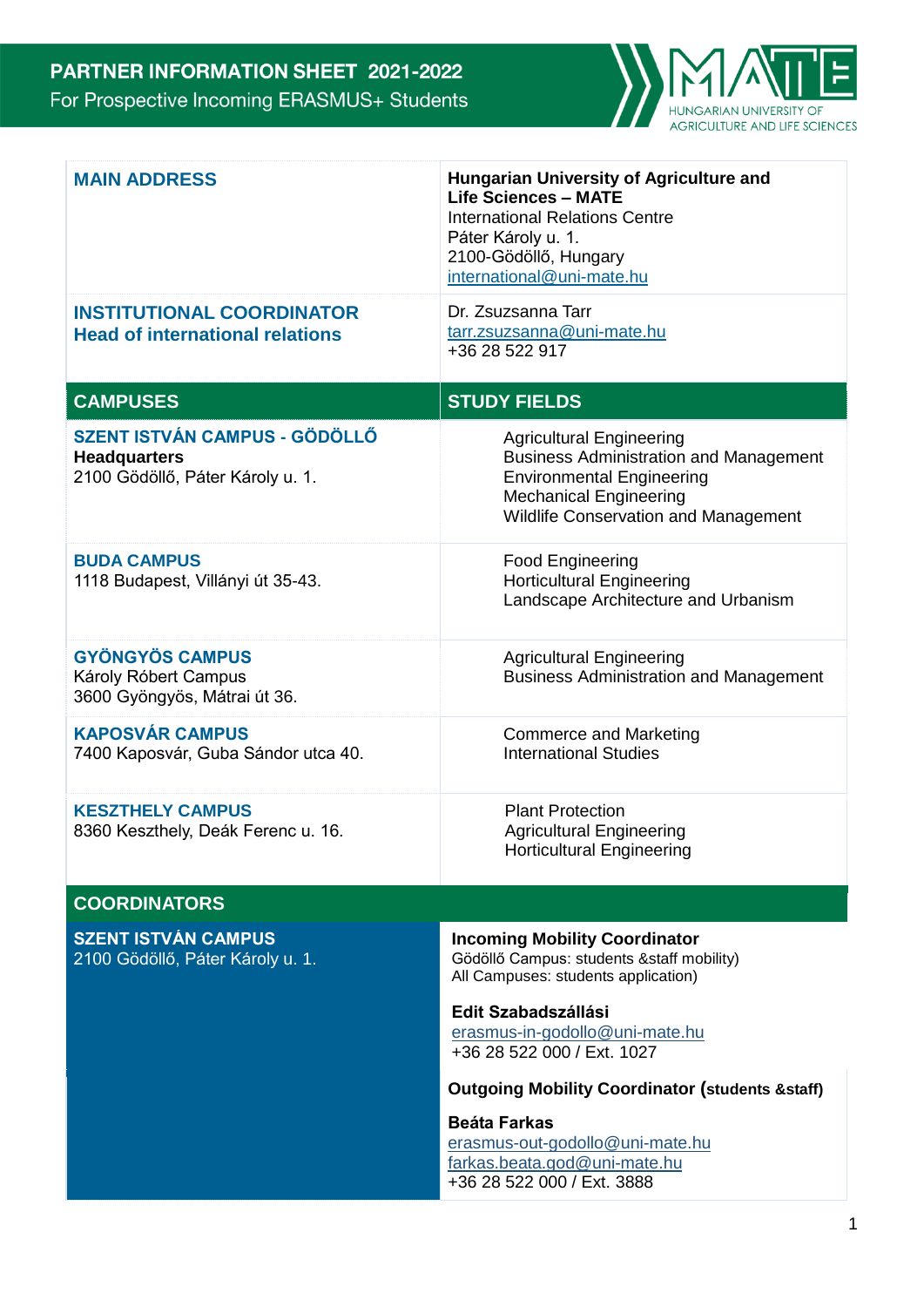| <b>BUDA CAMPUS</b><br>1118 Budapest, Villányi út 29-43.              | <b>Milán Milkovics</b><br>Milkovics.Milan@uni-mate.hu<br>$+3682$              |
|----------------------------------------------------------------------|-------------------------------------------------------------------------------|
| <b>GYÖNGYÖS CAMPUS</b><br>3600 Gyöngyös, Mátrai út 36.               | Dóra Póka<br>poka.dora@uni-mate.hu<br>+36 36 520 400/5305                     |
| <b>KAPOSVÁR CAMPUS</b><br>7400 Kaposvár, Guba Sándor utca 40.        | Mónika Cserjési<br>cserjesi.monika@uni-mate.hu<br>+36 82 505 800 /5607        |
| <b>KESZTHELY CAMPUS</b><br>8360 Keszthely, Deák Ferenc u. 16.        | <b>Adrienn Soós</b><br>soos.adrienn@uni-mate.hu<br>+36 83 545 148             |
| <b>Exchange Programs</b>                                             | http://sziu.hu/exchange-programmes                                            |
| <b>Erasmus page</b>                                                  | http://sziu.hu/erasmus                                                        |
| <b>Erasmus ID Code</b><br><b>Ref. Ares</b>                           | <b>HU GODOLLO01</b><br>(2021)1528551-27/02/2021                               |
| <b>DEADLINES</b>                                                     |                                                                               |
| <b>Autumn Semester</b><br>Nomination: 31 May<br>Application: 15 June | <b>Spring Semester</b><br>Nomination: 15 November<br>Application: 01 December |

*Upon request late nominations are accepted due to the pandemic.*

# **APPLICATION PROCEDURE**

The partner University selects students for the exchange program and nominates them for the exchange semester / year stay. **To nominate your students [CLICK ON THIS LINK](https://docs.google.com/forms/d/e/1FAIpQLSdkJ0oQ5rlZT74v3Z9TZvmK-GjwHTQ1YysyQBCg8CO6v5qSTw/viewform)**

After an acknowledgement email from Hungarian University of Agriculture and Life Sciences, the students register in our **online application** system and complete the application procedure with the following required documents:

 Completed application form for **[ERASMUS Students](https://www.service4mobility.com/europe/BewerbungServlet?identifier=GODOLLO01&kz_bew_art=IN&kz_bew_pers=S&sprache=en&aust_prog=SMS)** or application form for **[Bilateral Exchange](https://www.service4mobility.com/europe/BewerbungServlet?identifier=GODOLLO01&kz_bew_art=IN&kz_bew_pers=S&sprache=en&aust_prog=EBBA)  [Students](https://www.service4mobility.com/europe/BewerbungServlet?identifier=GODOLLO01&kz_bew_art=IN&kz_bew_pers=S&sprache=en&aust_prog=EBBA)**

 Brief letter of motivation (one page maximum) CV [\(Europass](http://europass.cedefop.europa.eu/en/documents/curriculum-vitae) [format\)](http://europass.cedefop.europa.eu/en/documents/curriculum-vitae) in English Official transcripts of previous records Proof of upper intermediate (B2) English ability<sup>1</sup>

l

*<sup>1</sup> Students must possess a B2 (upper-intermediate) level of English Knowledge (speaking, listening and reading). Proof of this may be in the form of TOEFL (paper: 500 / IBT: 65), IELTS (6 band) or any official language examination. Students without an official certification face the possibility of not being accepted by Hungarian University of Agriculture and Life Sciences. Such cases are handled on a case-by-case basis through consulting with the home university's coordinator.*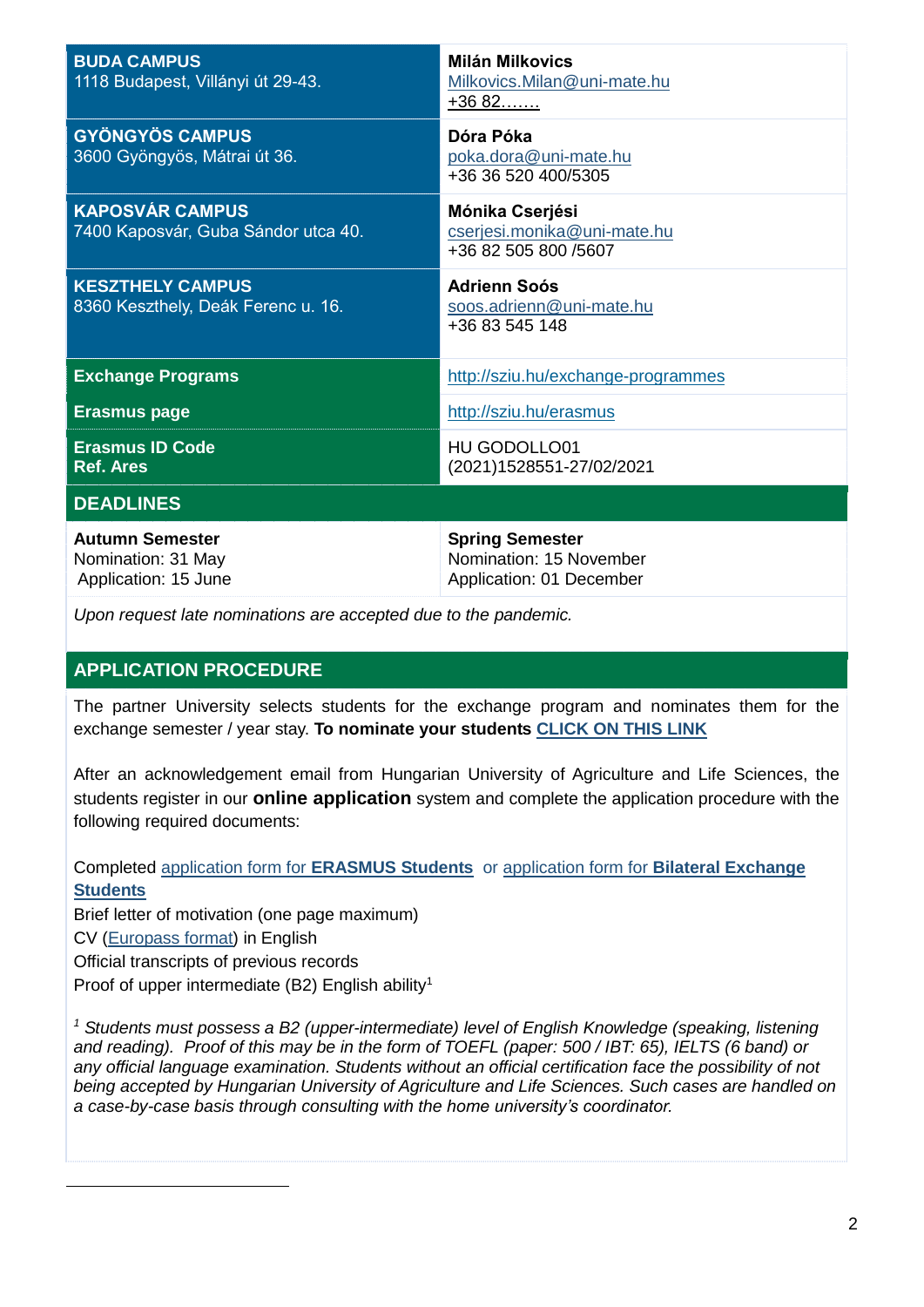| <b>Autumn Semester Dates</b> | <b>Orientation Week</b><br>Lecture Period:<br>Exam Period:<br>National Holidays in 2019<br><b>Winter Holiday</b>                                                                                                        | early September<br>from early September to mid December<br>From mid December to the end of January<br>23 Oct, 1 Nov, 25-26 Dec, 1 Jan<br>$23$ Dec $-3$ Jan |
|------------------------------|-------------------------------------------------------------------------------------------------------------------------------------------------------------------------------------------------------------------------|------------------------------------------------------------------------------------------------------------------------------------------------------------|
| <b>Spring Semester Dates</b> | <b>Orientation Week</b><br>Lecture Period:<br>Exam Period:<br>National Holidays in 2020<br>Spring Holiday                                                                                                               | early February<br>From early February to mid May<br>From mid May to the end of June<br>15 March, Easter, Pentecost<br>right after Easter                   |
| <b>Semester Workload</b>     | European Union rules require all Erasmus students complete at least<br>15 ECTS credits per semester. We recommend that students register<br>for approximately 30 ECTS credits to make the most of their time<br>abroad. |                                                                                                                                                            |

### **Grading systems of the institution**

| Hungaria<br>n Grade     | <b>ECTS</b><br>Grade | <b>Definition</b>                                                          |
|-------------------------|----------------------|----------------------------------------------------------------------------|
| -5                      | A                    | <b>EXCELLENT</b> - outstanding performance with only minor errors          |
| $\overline{\mathbf{4}}$ | В                    | GOOD - above the average standard but with some errors                     |
| $\mathbf{3}$            | C                    | <b>SATISFACTORY</b> – generally good work with a number of notable errors  |
| $\overline{2}$          | D/E                  | <b>PASS/SUFFICIENT</b> – passable performance meeting the minimum criteria |
|                         |                      | <b>FAIL</b> - considerable further work is required                        |

Excellent (5) 4,51 - 5,00 (91-100%), ECTS Grade: A Good (4) 3,51 - 4,50 (71 - 90%), ECTS Grade: B Satisfactory (3) 2,51 - 3,50 (51 - 70%), ECTS Grade: C Passed (2) 2,00 - 2,50 (40 - 50%), ECTS Grade: D Fail (1) - under 40%, ECTS Grade: F

# **ACCOMMODATION**

### **GÖDÖLLŐ CAMPUS**

Hungarian University of Agriculture and Life Sciences in Gödöllő offers only limited on-campus accommodation to exchange students. The newly renovated rooms offer students a comfortable environment for study and relaxing. High speed Internet (wired) is present in all rooms and cooking facilities are also available. We recommend this solution to students, as they have quick and easy access to their classes in Gödöllő, as well as plenty of transportation options running regularly to Budapest right at their doorstep.

| <b>Prices</b>    | Single occupancy: 55,000HUF $(\sim 190 \epsilon)$ /month<br>Double occupancy: 45,000HUF (~150€) /person/month |                                                                      |
|------------------|---------------------------------------------------------------------------------------------------------------|----------------------------------------------------------------------|
| <b>Deadlines</b> | <b>Autumn Semester</b><br>Booking: 1 July<br>Payment: 31 August                                               | <b>Spring Semester</b><br>Booking: 1 December<br>Payment: 15 January |

Students must book a room on a semester basis (5 months) up front (**non-refundable**). Students are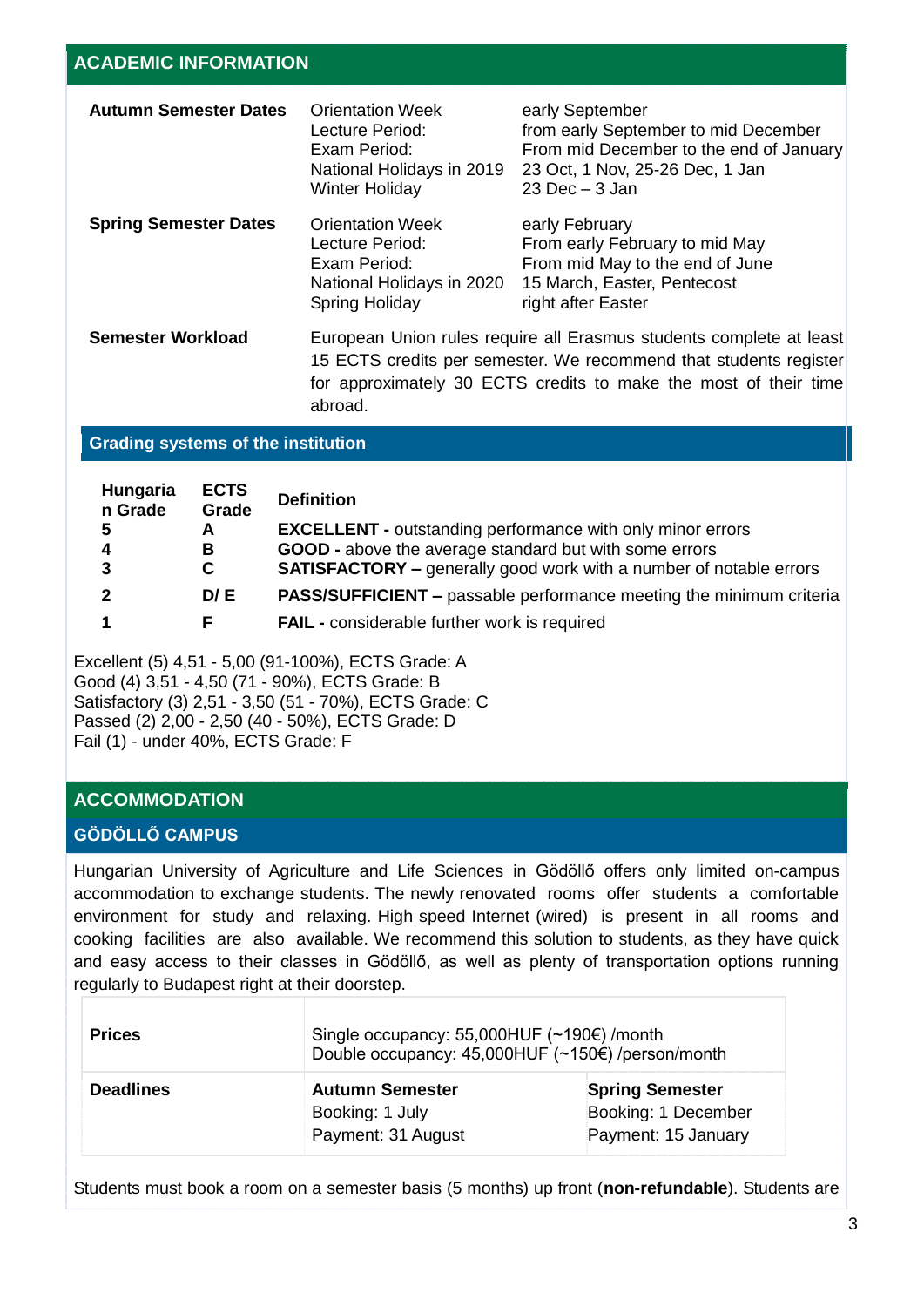also able to find off-campus housing on their own. However, we suggest that students exercise caution when doing so and bring along a local friend. Those who do not wish to stay in the hostel for the entire 5 months have the option of booking a room at a daily rate of 3600HUF while they seek alternative accommodation.

Non-EU students who need to apply for a visa **must** book and pay for an entire semester to receive proof of accommodation for their visa application. The hostel will not issue this document for short stay guests.

For more information please contact the Gödöllő Dormitory Coordinator Ms. Beáta Kárpáti: [karpati.beata@uni-mate.hu](mailto:karpati.beata@szie.hu) 

# **BUDA CAMPUS**

In our Budapest campuses exchange students have to find accommodation by themselves. Here are some links to help:

- [Dean's College Hotel](https://deanscollegehotel.com/)
- Erasmusu.com [Budapest, University dorm](https://erasmusu.com/en/erasmus-budapest/university-dorm?gclid=EAIaIQobChMIu-XIuP-h5wIVl8qyCh3j3wZ6EAAYASAAEgI90fD_BwE&fbclid=IwAR1VOThHyTKsal2_WLHD1IMrbVJujpOGKhYhRyRV_FC4lHwq-PNfQprE99E)
- [Housing anywhere](https://housinganywhere.com/)
- [T1 Guesthouse Budapest](https://www.t1budapest.com/en-us)
- [Student room for rent Budapest, Student Accommodation Diáklakás Diákszállás](https://www.facebook.com/studentroomforrentBudapest/)
- [Budapest flats and apartments for rent](https://www.facebook.com/groups/249052758449086/?ref=group_header)
- [SRS Budapest](http://www.srs-budapest.hu/)
- <http://huniversity.hu/>
- [TÜNDE's Management Company](http://www.tmc.co.hu/)
- [FLATS FOR ERASMUS IN BUDAPEST](https://www.facebook.com/groups/306915466086335/)
- [BudapestApartmentLets](https://www.facebook.com/groups/budapestlets/)
- [Erasmus Rooms and Flats in Budapest](https://www.facebook.com/pages/Erasmus-Rooms-and-Flats-in-Budapest/201704646535237?ref=br_rs)
- [Budapest Rent](http://www.budapestrent.com/)
- **[Hostelbookers](http://www.hostelbookers.com/search/city/50/arr/2016-12-07/ngt/3/ppl/1/)**
- [Albérlet Egyetemistáknak](https://www.facebook.com/groups/291688757548435/) (in Hungarian thou, but after joining the group you can contact them)
- [Bdhotel.hu](http://www.bdhotel.hu/index.php?menu=englishsum)
- [VISIT Kollegium](https://www.facebook.com/visitkollegium/) (in Hungarian but they'll reply you in English)

### *Dormitory only for ERASMUS+ KA107 project International Credit Mobility students!*:

Address: Somogyi Imre Kollégium 1148 Budapest, Szüret u. 2-18.

Contact: Ildikó Fedor [Fedor.Ildiko@uni-mate.hu](mailto:Fedor.Ildiko@szie.hu) [budaikollegiumok@uni-mate.hu](mailto:budaikollegiumok@szie.hu)

Tel.: 003613057680, 003613057581;

Webpage: [http://budaicampus.uni-mate.hu/kollegiumok](http://budaicampus.szie.hu/kollegiumok) ; [http://uni-mate.hu/szent-istvan-egyetem](http://szie.hu/szent-istvan-egyetem-kollegiumai)[kollegiumai](http://szie.hu/szent-istvan-egyetem-kollegiumai)

# **GYÖNGYÖS CAMPUS**

### **Student hostel**

Address: 3200 Gyöngyös, Mátrai út 36. <https://gyongyos.uni-eszterhazy.hu/hu/gyongyos/hallgatoknak/kollegium>

## **Gyöngyös Dorm coordinators:**

Ms. Barbara Tátrai Bíró: [tatraine.biro.barbara@uni-mate.hu](mailto:tatraine.biro.barbara@szie.hu) Ms. Dóra Póka: [poka.dora@uni-mate.hu](http://poka.dora@szie.hu)

Students participating in international incoming mobilities should **inform the Campus Coordinator about their request for dormitory accommodation via email**. Besides this, there is no need to fill in any hostel application form. All students participating in international incoming mobilities are most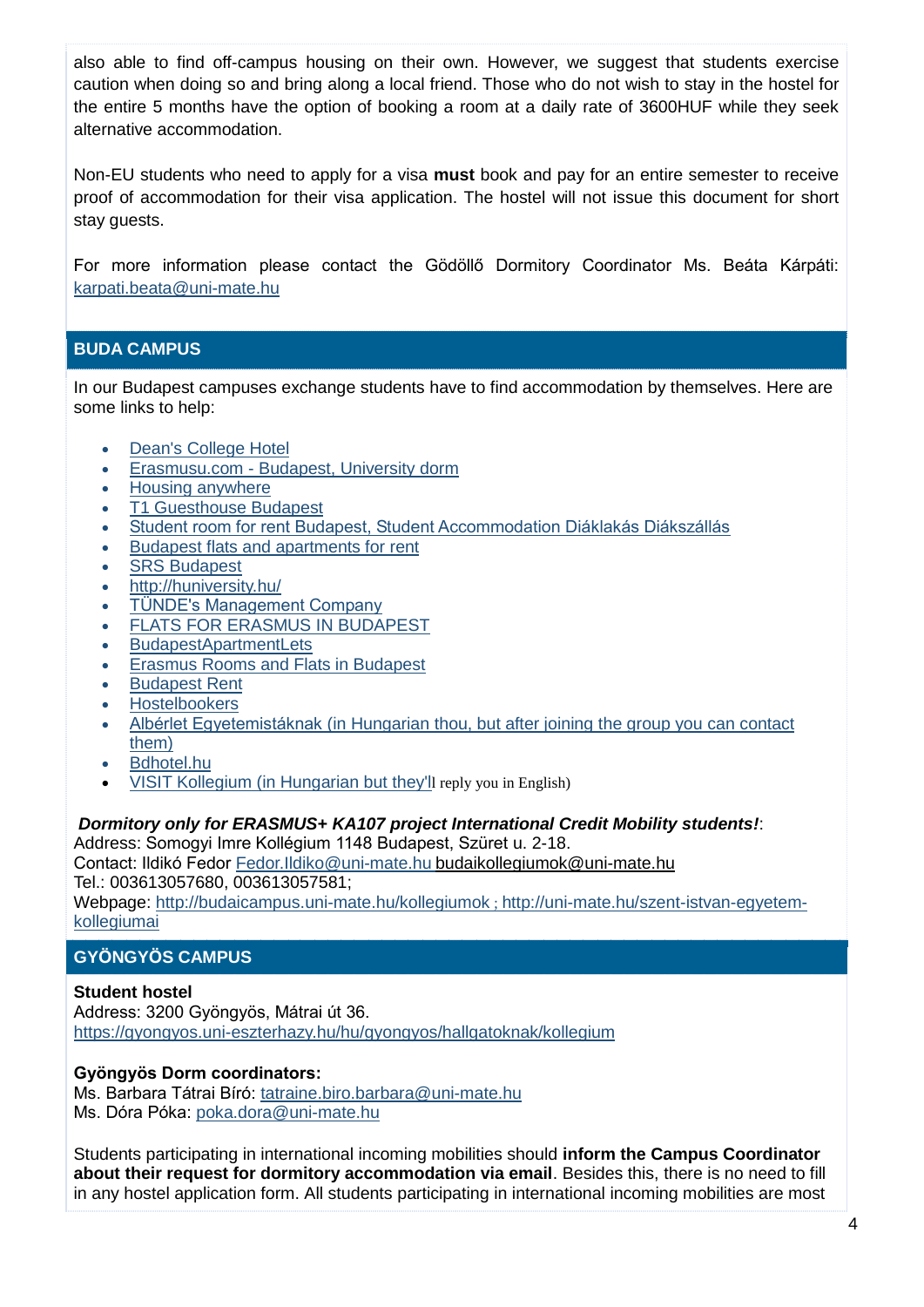probably provided dormitory accommodation.

### **[KAPOSVÁR CAMPUS](http://www.english.ke.hu/)**

## **New Dormitory and Csukás Zoltán Dormitory**

Address: 7400 Kaposvár, Guba Sándor u. 40. Phone: +36 82 505 832

### **Kaffka Margit Dormitory**

Address: 7400 Kaposvár, Bajcsy-Zsilinszky u. 6. Phone: +36 82 502 517 <http://english.ke.hu/services/student-hostels>

### **Kaposvár Dorm coordinators:**

Ms. Kitti Kolber: [kolber.kitti@uni-mate.hu](mailto:kolber.kitti@szie.hu) Mr. László Hahn: [hahn.laszlo@uni-mate.hu](mailto:hahn.laszlo@szie.hu) Mr. György Pásztor: [pasztor.gyorgy@uni-mate.hu](mailto:pasztor.gyorgy@szie.hu)

## **KESZTHELY CAMPUS**

Please, note that **all incoming first year scholarship holders are accommodated in one of the dormitories automatically.** It is not necessary for them to fill in any hostel application form.

#### **Pethe Ferenc Dormitory**

Address: 8360 Keszthely, Festetics út 5.

#### **Georgikon Student hostel**

Address: 8360 Keszthely, Georgikon utca 20. [https://felveteli.georgikon.uni-mate.hu/kollegiumok](https://felveteli.georgikon.szie.hu/kollegiumok)

# **ESN MATE**

ESN MATE is currently under rearrangement, but it is a Hungarian section of an international student organization which helps and deals with not only Erasmus exchanges students but also all international students at Hungarian University of Agriculture and Life Sciences. The team helps and takes care of international students during their staying at our university. For more information visit <http://szie.esn.hu/> or [Erasmus Student Network MATE](https://www.facebook.com/ESNMATE) - ESN MATE

## **ESTIMATED COSTS OF LIVING**

Hungary is relatively inexpensive compared to other European nations. Below you will find the estimated average costs of living for exchange students at SZIU.

| <b>Monthly Housing costs</b><br><b>Monthly food costs</b><br><b>Public Transportation</b><br><b>Health Insurance</b><br><b>Misc. Costs</b> | 150 - 190 € (in dormitory), however in Budapest: min. 300 € !<br>100 - 150 €<br>~15 € (Monthly ticket in Budapest) - ~5 € (Monthly Train ticket from Gödöllő to<br>Budapest)<br>$~565$ €/month<br>100 - 200 €/month |
|--------------------------------------------------------------------------------------------------------------------------------------------|---------------------------------------------------------------------------------------------------------------------------------------------------------------------------------------------------------------------|
| <b>Costs of basic things:</b>                                                                                                              | Beer from store: $\sim 1 \in$ (from pub: 2-4 $\in$ )<br>Loaf of bread: $1-2 \in$ , Candy bar: 1-2 $\in$                                                                                                             |

## **GETTING AROUND IN HUNGARY**

The Headquarters of Hungarian University of Agriculture and Life Sciences is located in **Gödöllő**, just 36km outside of the capital city of Hungary. There are three forms of public transportation available for traveling between Gödöllő and Budapest. The train and suburban light rail stations are located directly adjacent to the MATE campus (5-minute walk from dormitories).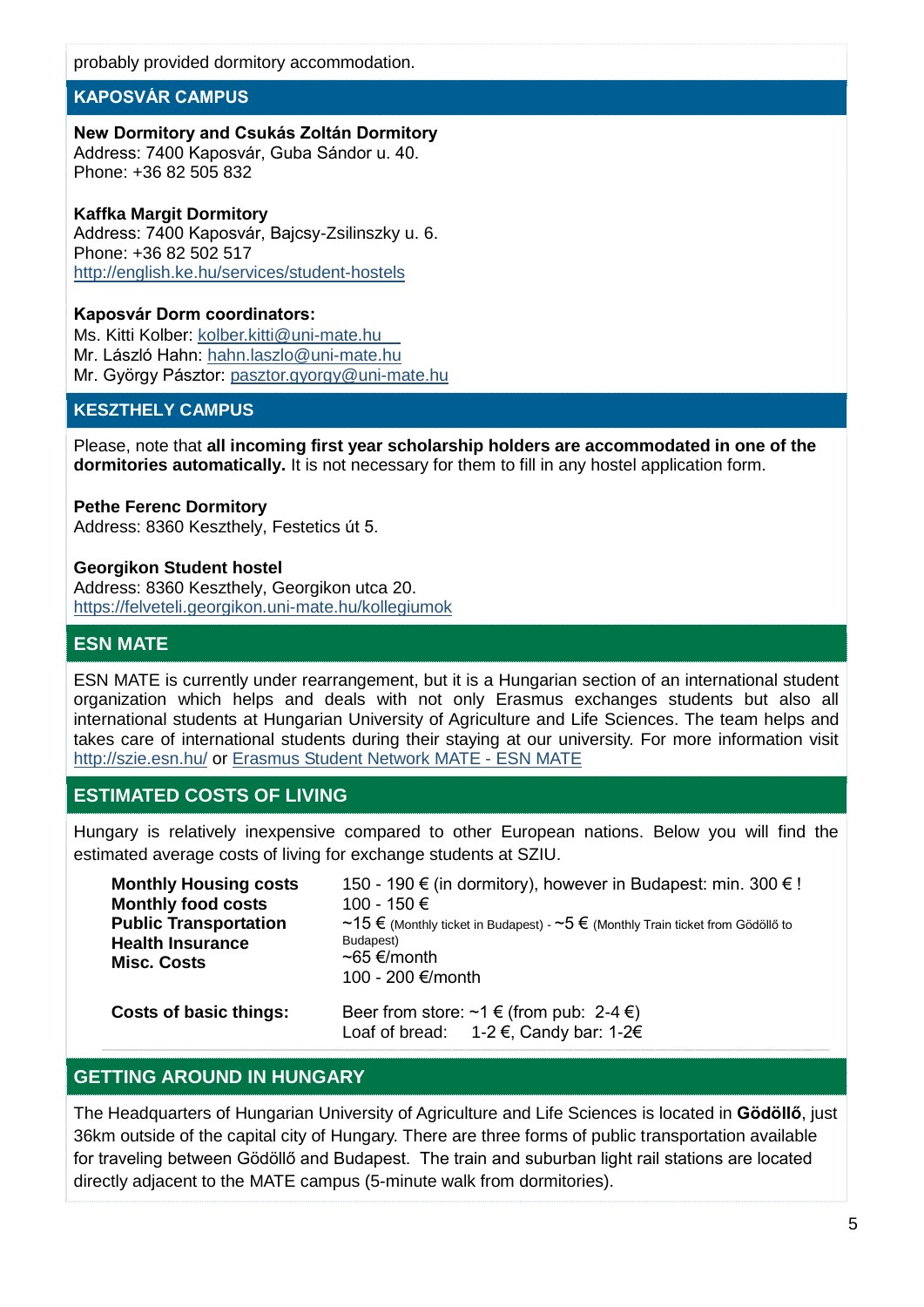## **BUDA -** Idyll in the Buda side of the Capital city

The buildings of Buda Campus, where the horticultural, food science, urban and landscape architecture education takes place, are located in Buda Arboretum. The Campus is easily accessible by tram, bus or metro from Budapest city centre. It is the strongest higher education actor in the Hungarian food sector, which is also reflected in its close relations with domestic and international marketleading companies.

In the 7.5-hectare Buda Arboretum several thematic collections serving as a kind of living textbook provide a unique basis for learning and practical teaching. Experimental and Research Farm in Soroksár gives home to all the branches of horticulture, i.e. ecological farming, tree nursery, plant breeding and field cultivation.

Climate change causes more and more problems in viticulture as well. Common grape varieties often have poor tolerance to increasingly extreme weather conditions, and new pathogens and pests can also damage the crop. Research on solutions to these problems are conducted on Buda Campus.

Human environment, urban open spaces, green spaces, the appearance of settlements and landscapes have a very tangible effect on the settlements. Landscape and urban design, planning and development, the renewal of abandoned or demolished areas and historical gardens increase the value of the settlements. Buda Campus is the only higher educational location in Hungary that offers landscape architecture, garden design and urban planning programmes.

# **GYÖNGYÖS** - Campus at the Mátra Mountains

The modern and accessible Gyöngyös campus attracts students due to its traditions in agricultural education and the modern knowledge offered in the fields of economics and informatics. A tenth of freshmen is already international students.

The most popular courses in the field of agricultural sciences include bachelor and master programmes in rural agricultural engineering, higher-level vocational trainings in medicinal plants, aromatics and spices, and viticulture and winemaking, which is supported by the fact that the faculty is located in Mátra Wine Region. As for economics-related courses, finance and accounting, trade and marketing, and business administration and management courses have an unbroken popularity for many years.

Gyöngyös Campus has a long tradition of promoting physical activities, and the proximity of the Mátra Mountains provides an excellent location for this purpose. There have been several day trips and other programmes organized, such as a garbage collection tour to clean a frequently used route, a trip to St. Anne's Chapel on Sár Hill, sports days and bicycle tours on the International Sports Day.

# **KAPOSVÁR** - The treasure of Somogy

After the turn of the millennium, the agricultural and pedagogical knowledge centres in Kaposvár were extended with schools of economics, special needs education, social sciences, arts and humanities, and the campus facilities and infrastructure were also adjusted to accept an increased number of students. The more than 40-year-old Pannon Equestrian Academy and the Game Management Landscape Center, the home of the largest red deer farm in Hungary, are the integral parts of Kaposvár Campus.

The Agricultural and Food Science Laboratory Network developed according to the "farm to fork"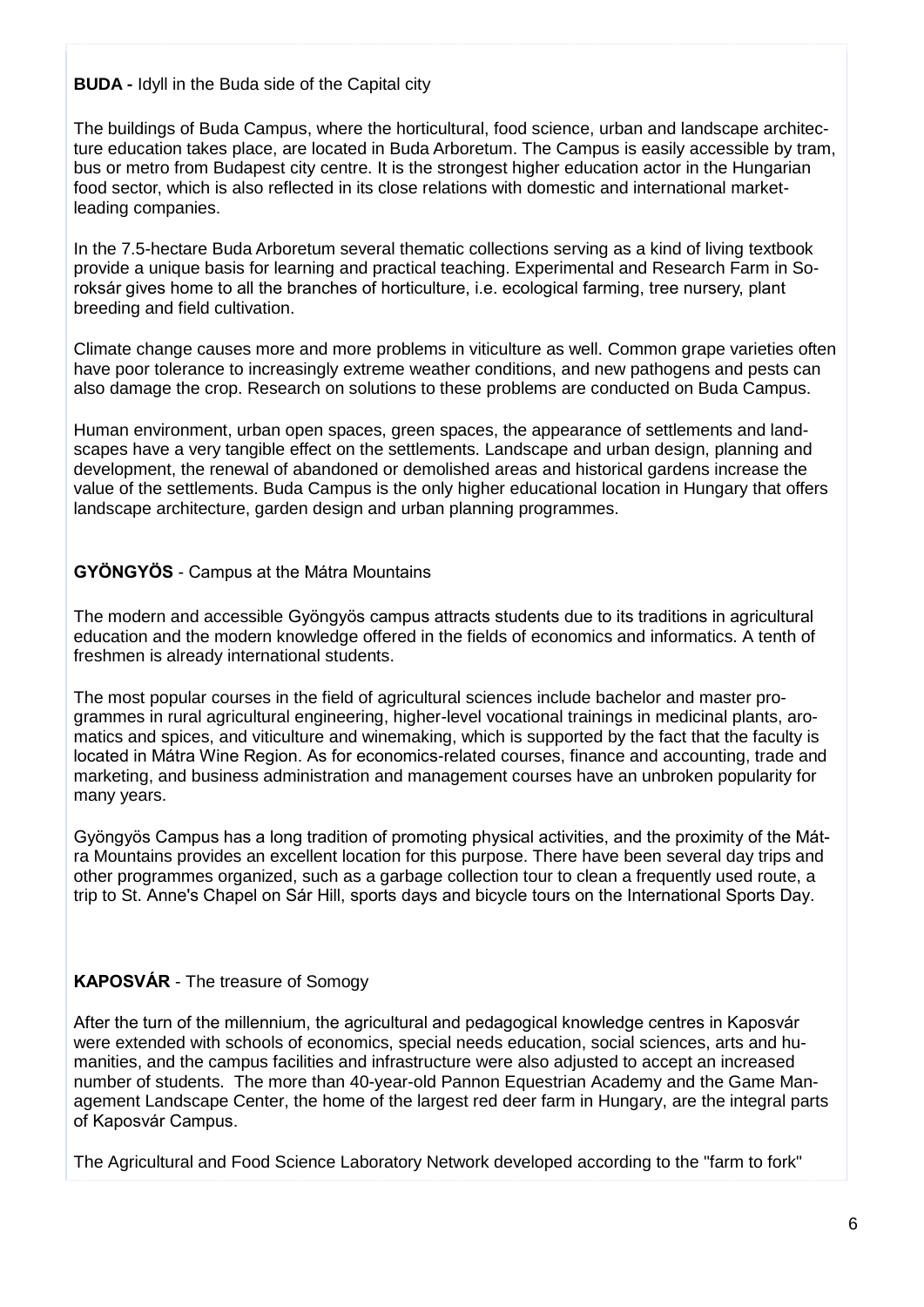approach, encompasses every aspect of food raw material production of plant and animal origin.

The staff of the Embryo Transplant Center on Kaposvár Campus was the first team in Hungary that managed to have test-tube calves born from live cattle by oocyte retrieval and fertilization under laboratory conditions. Three Murray Grey calves out of six implanted embryos were born in August 2020.

The aim of the economics education in Kaposvár is to train decisive, responsible, open-minded professionals who are able to perform excellently in both international and domestic economic environment. To this end, it is essential to deliver a complex economic approach to students.

Teacher training in Kaposvár Campus contributes significantly to teacher training education in the region. In addition to its regional role, the training portfolio is also outstanding and unique in Hungary. The courses available in the field of teacher training offer the full range of early childhood education.

### **KESZTHELY**

The town of Keszthely can be found in the western part of Hungary, about 200 km from the capital city of Budapest and on the western shore of Balaton that is one of the biggest lakes in Central Europe. Keszthely is easily and rather quickly accessible both from Budapest and Vienna (Austria). It is a cultural and educational centre, a university town. Almost 20.000 inhabitants are living there. Keszthely is often referred to as the "capital of Lake Balaton" because of its location and significant role in its tourism.

The Campus offers courses in the field of animal husbandry, economics, rural development, environmental management, horticulture, agricultural engineering, agronomy, environmental protection, plant protection and production, tourism and hospitality (non exhaustive list). The Georgikon Campus conducts research activity in each field of its educational profile. Our professors, lecturers and researchers are recognised in the national and international scientific community for their excellent results.

There are several university buildings in the town, where the education is organised. In the town centre, in building "A", apart from the lecture rooms and some departments, the administrative units operate: Office of Education, library, bookshop, Dean's Office, International Relations Office, PhD Office, Projects Office, etc. At the edge of Keszthely, building "D" (conference rooms, lecture rooms), building "E", Centre of Bioinnovation, dormitory, sports centre, Experimental and Demonstration Farm, Potato Research Centre and the riding school can be found.

## **VISA REQUIREMENTS/RESIDENCE PERMIT**

Students traveling to Hungarian University of Agriculture and Life Sciences from outside of the EU will be required to obtain a visa for entry into Hungary. Students must apply for a visa at the Hungarian Embassy or Consulate located in their country. We recommend that students consult their local Hungarian Embassy or Consulate for detailed information on the requirements. Students who will stay in Hungary for longer than 90 days must apply for a residence permit at the regional directorate of the National Direcorate-General for Aliens Policing (a.k.a Immigration Office) after they arrive.

## **HEALTH INSURANCE**